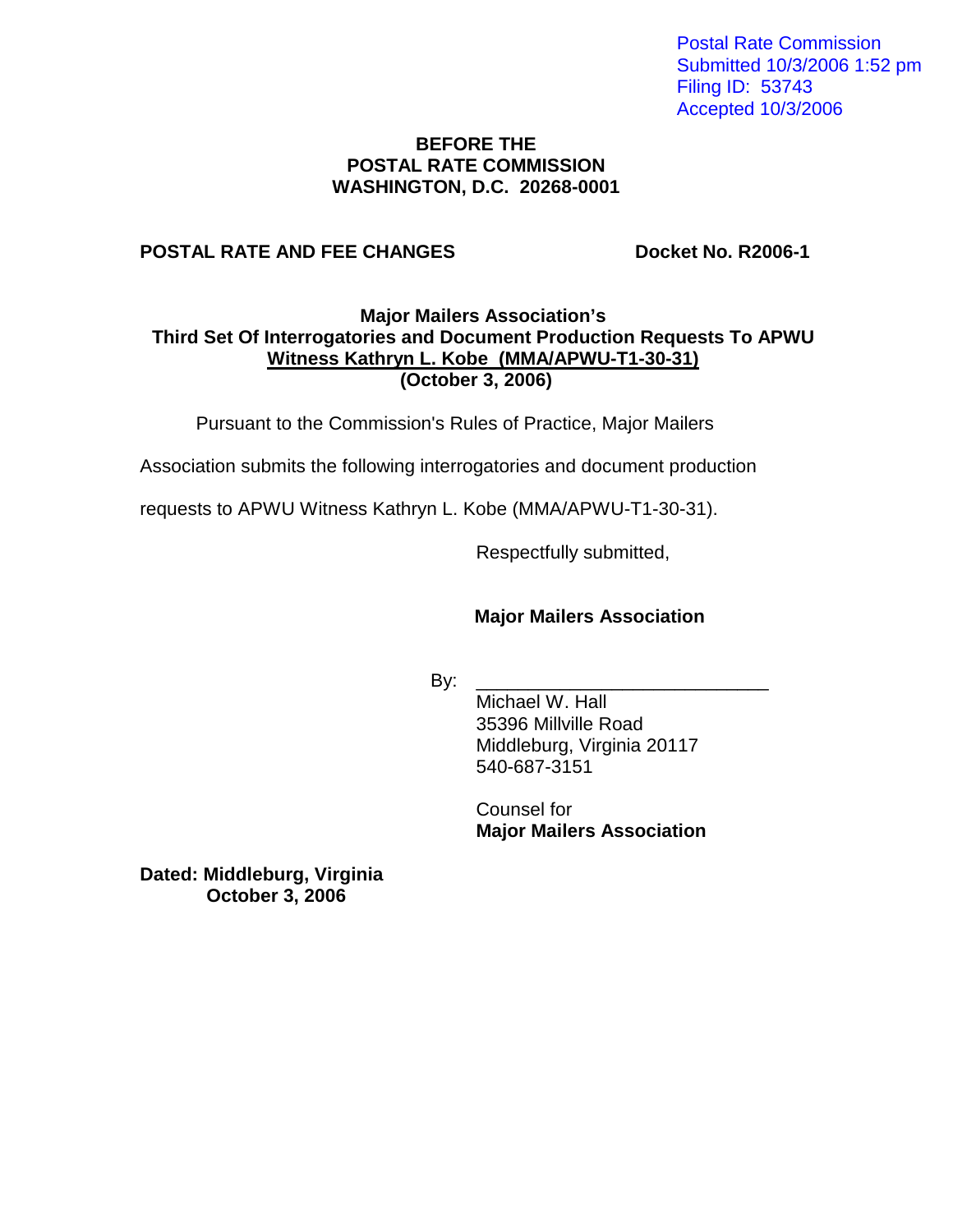# **MMA/APWU-T1-30**

Please refer to APWU-LR-1, page 1, column 3 where you show the worksharingrelated unit delivery costs that you have utilized in your workshared cost savings analysis. Your unit delivery costs are shown in the table below:

| First-Class<br>Presort<br>Category | Unit<br>Delivery<br>Cost | Unit<br>Delivery<br>Cost<br>Savings |
|------------------------------------|--------------------------|-------------------------------------|
| Nonautomation                      | 4.696                    |                                     |
| Auto MAADC                         | 4.260                    | 0.436                               |
| Auto AADC                          | 4.110                    | 0.586                               |
| Auto 3-Digits                      | 4.050                    | 0.646                               |
| Auto 5-Digits                      | 3.770                    | 0.926                               |

- A. Please confirm that the delivery unit costs, and unit delivery cost savings, as shown in the table, are correct. If you cannot confirm, please explain why not, provide a table in the same form as that above with any corrected figures, and show how your corrected figures are derived.
- B. Please confirm that your source for the Nonautomation unit delivery cost of 4.696 cents is Library Reference USPS-LR-L-67 (UDCModel.USPS.xls, Table 1). If you cannot confirm, please explain and provide your source for this. information.
- C. Please confirm that the source for your Automation unit delivery costs is Tr. 12/3336, USPS witness Kelley's response to ABA-NAPM/USPS-T2(b). If you cannot confirm, please explain and provide your source for this information.
- D. Please confirm that the Nonautomation unit delivery cost has been deaveraged from all Presorted unit delivery costs in Library Reference USPS-LR-L-67 based on Delivery Point Sequencing percentages (DPS %) that USPS witness Kelley obtains from carrier data systems. See Tr. 12/3350, USPS Kelley's Response to MMA/USPS-T30-5. If you cannot confirm, please explain.
- E. Please confirm that, in his response to Interrogatory ABA-NAPM/USPS-T22-2 (b), USPS witness Kelley claims, " . . .the results in the table below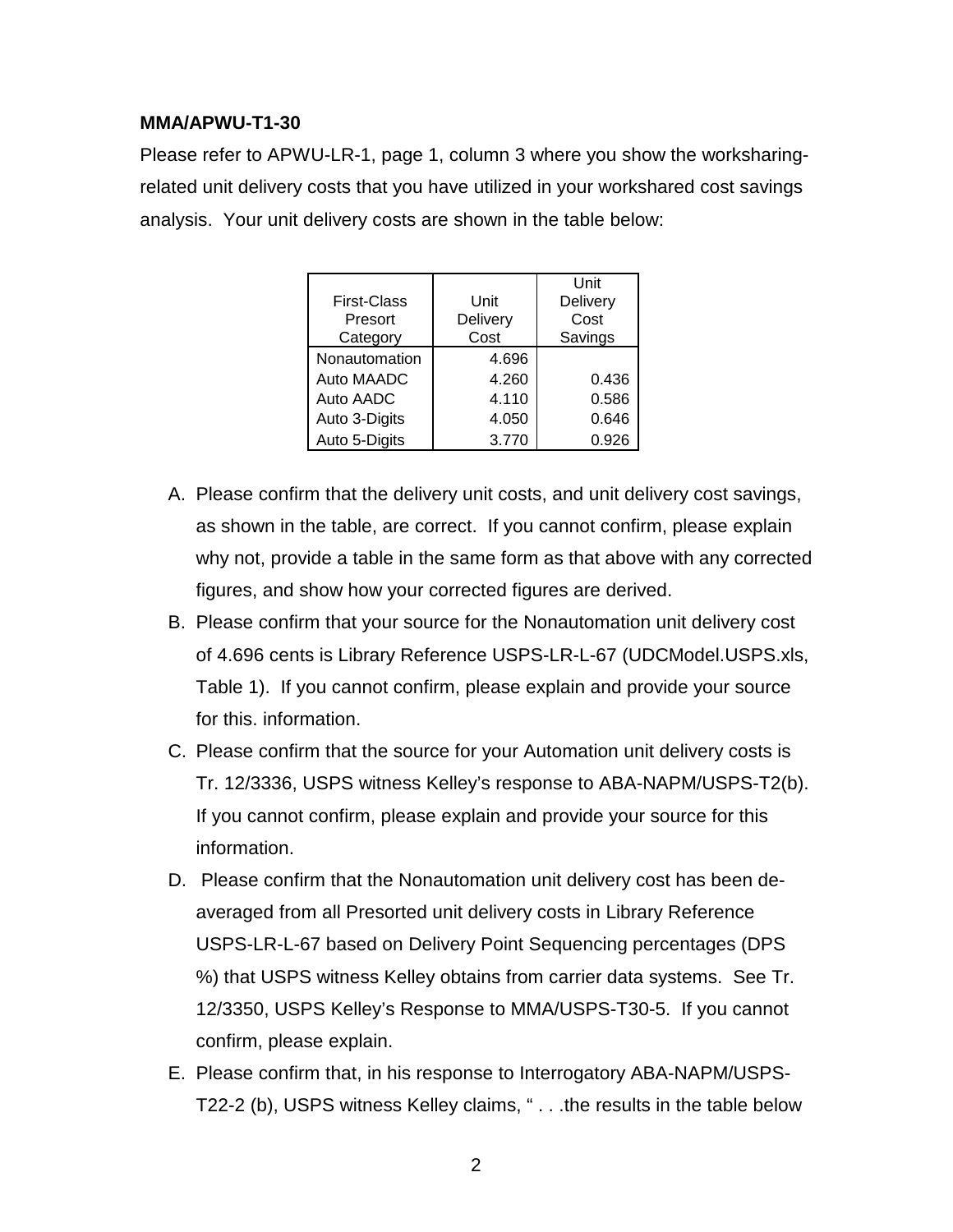are driven by DPS percentages derived from a theoretical model which we no longer believe to be valid." See Tr. 12/3335. If you cannot confirm, please explain.

- F. Please confirm that the theoretical DPS %s that are used to de-average Automation delivery costs to the various presort levels you show in APWU-LR-1, page 1, column 3 are based on the cost analyses (and associated mail flow models) that you show on pages 5-9 of APWU-LR-1. If you cannot confirm, please provide the source of the DPS %s that you relied upon to de-average Presorted letters costs utilized in APWU-LR-1, page 1, column 3.
- G. Please explain why it is appropriate to derive unit delivery cost savings by comparing unit delivery costs for Nonautomation letters (derived on the basis of DPS %s obtained from the USPS carrier data systems) to the separate presort categories within Automation letters (derived on the basis of DPS %s obtained from a theoretical model which the Postal Service no longer believes is valid)?

#### **MMA/APWU-T1-31**

Please refer to APWU-LR-1, page 3, especially where you indicate that the model-derived workshared related unit cost (before any CRA adjustment) for Automation Mixed AADC letters (Auto MAADC) is 4.616 cents.

- A. Please confirm that the source of this unit cost figure is APWU-LR-1, page 5, which in turn, comes from Library Reference USPS-LR-L-48, p. 4. If you cannot confirm, please explain and provide your source for this figure.
- B. Please confirm that the original source for this figure from Library Reference USPS-LR-L-48, p. 4 is based on the mail-flow model that is shown on p. 5 of that same library reference. If you cannot confirm, please explain and provide your source for this figure.
- C. Please confirm that, as shown in the mail-flow model on page 5 of Library Reference USPS-LR-L-48, all 10,000 of the theoretical letters are shown